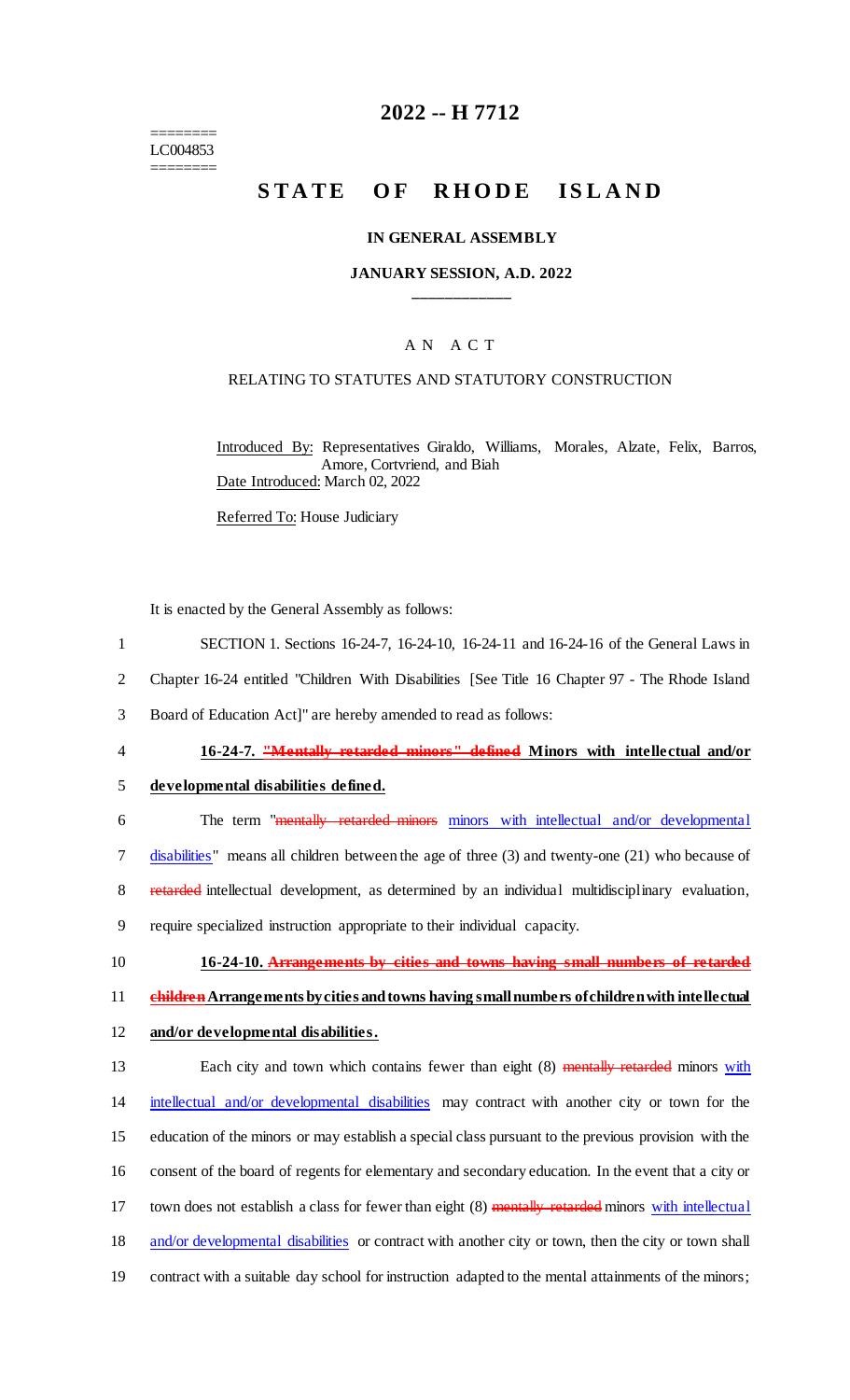provided that the day schools shall be subject to the regulations and supervision of the state board of regents for elementary and secondary education.

- 
- **16-24-11. Transportation for retarded children Transportation for children with**
- **intellectual and/or developmental disabilities.**
- Transportation shall be provided for all pupils attending a special class or suitable day schools.
- 

## **16-24-16. Approved centers.**

 For the purpose of furnishing transportation and providing incidental expenses for the 9 education of mentally retarded children under the age of eighteen (18), a center approved by the director of behavioral healthcare, developmental disabilities and hospitals shall be decreed to be a school as considered in this chapter.

 SECTION 2. Sections 23-17.8-1 and 23-17.8-3.1 of the General Laws in Chapter 23-17.8 entitled "Abuse in Healthcare Facilities" are hereby amended to read as follows:

**23-17.8-1. Definitions.**

15  $(a)(1)$  "Abuse" means:

 (i) Any assault as defined in chapter 5 of title 11, including, but not limited to, hitting, kicking, pinching, slapping, or the pulling of hair; provided, however, unless it is required as an element of the offense charged, it shall not be necessary to prove that the patient or resident was injured by the assault;

20 (ii) Any assault as defined in chapter 37 of title 11;

21 (iii) Any offense under chapter 10 of title 11;

 (iv) Any conduct which harms or is likely to physically harm the patient or resident except where the conduct is a part of the care and treatment, and in furtherance of the health and safety of the patient or resident; or

 (v) Intentionally engaging in a pattern of harassing conduct which causes or is likely to cause emotional or psychological harm to the patient or resident, including but not limited to, ridiculing or demeaning a patient or resident, making derogatory remarks to a patient or resident or cursing directed towards a patient or resident, or threatening to inflict physical or emotional harm on a patient or resident.

 (2) Nothing in this section shall be construed to prohibit the prosecution of any violator of this section under any other chapter.

 (b) "Department" means the department of health when the incident occurs in a health care facility, and the department of behavioral healthcare, developmental disabilities and hospitals when 34 the incident occurs in a community residence for people who are mentally retarded or persons with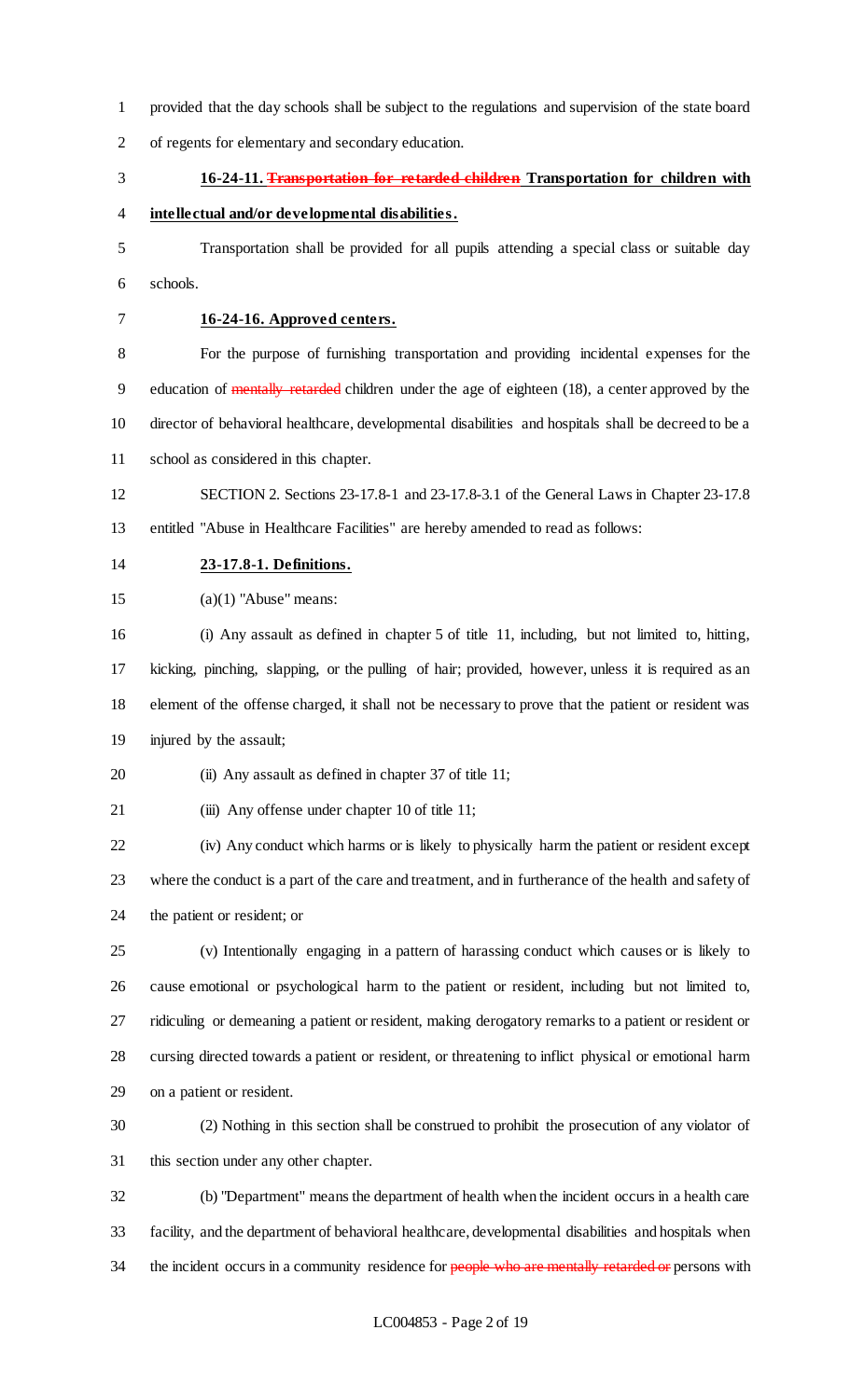1 intellectual and/or developmental disabilities.

2 (c) "Facility" means any health care facility or community residence for persons who are 3 mentally retarded, or persons with intellectual and/or developmental disabilities as those terms are defined in this section. "Health care facility" means any hospital or facility which provides long- term health care required to be licensed under chapter 17 of this title, and any assisted living residence required to be licensed under chapter 17.4 of this title, and any community residence 7 whether privately or publicly owned. "Community residence" for persons who are mentally 8 retarded or persons with intellectual and/or developmental disabilities means any residential program licensed by the department of behavioral healthcare, developmental disabilities and hospitals which meets the definition of a community residence as defined in § 40.1-24-1(2) and provides services to people who are mentally retarded or persons with developmental disabilities.

 (d) "High Managerial Agent" means an officer of a facility, the administrator and assistant administrator of the facility, the director and assistant director of nursing services, or any other agent in a position of comparable authority with respect to the formulation of the policies of the facility or the supervision in a managerial capacity of subordinate employees.

- (e) "Mistreatment" means the inappropriate use of medications, isolation, or use of physical or chemical restraints:
- (1) As punishment;
- (2) For staff convenience;
- 20 (3) As a substitute for treatment or care;
- (4) In conflict with a physician's order; or

 (5) In quantities which inhibit effective care or treatment, or which harms or is likely to harm the patient or resident.

 (f) "Neglect" means the intentional failure to provide treatment, care, goods, and services necessary to maintain the health and safety of the patient or resident, or the intentional failure to carry out a plan of treatment or care prescribed by the physician of the patient or resident, or the intentional failure to report patient or resident health problems or changes in health problems or changes in health conditions to an immediate supervisor or nurse, or the intentional lack of attention to the physical needs of a patient or resident including, but not limited to toileting, bathing, meals, and safety. No person shall be considered to be neglected for the sole reason that he or she relies on or is being furnished treatment in accordance with the tenets and teachings of a well-recognized church or denomination by a duly-accredited practitioner of a well-recognized church or denomination.

(g) "Patient" means any person who is admitted to a facility for treatment or care, while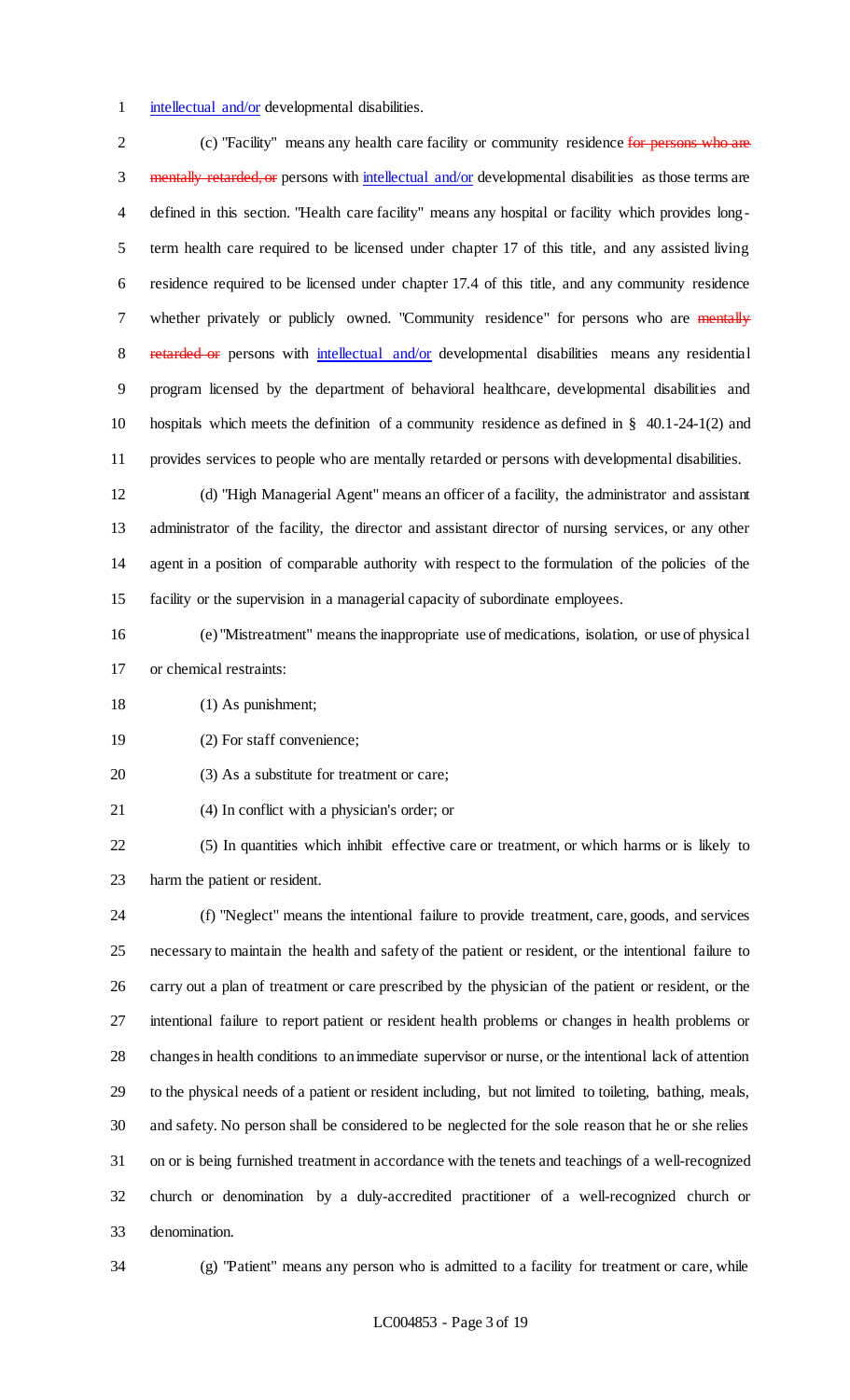"resident" means any person who maintains their residence or domicile, on either a temporary or permanent basis, in a facility.

 (h) "Person" means any natural person, corporation, partnership, unincorporated association, or other business entity.

 (i) "Immediate jeopardy" means a situation in which the nursing facility's alleged noncompliance with one or more state or federal requirements or conditions has caused, or is likely to cause serious injury, harm, impairment or death to a resident; or shall be defined in accordance with 42 CFR 489 or any subsequent applicable federal regulations.

 (j) "Non-immediate jeopardy -- high potential for harm" means a situation in which a nursing facility's alleged noncompliance with one or more state or federal requirements or conditions may have caused harm that negatively impacts the individual's mental, physical and/or psychosocial status; or shall be defined in accordance with 42 CFR 489 or any subsequent applicable federal regulations.

 (k) "Non-immediate jeopardy -- medium potential for harm" means a situation in which a nursing facility's alleged noncompliance with one or more state or federal requirements or conditions has caused or may have caused harm that is of limited consequence and does not significantly impair the individual's mental, physical and/or psychosocial status to function; or shall be defined in accordance with 42 CFR 489 or any subsequent applicable federal regulations.

 (l) "Non-immediate jeopardy -- low potential for harm" means a situation in which a nursing facility's alleged noncompliance with one or more state or federal requirements or conditions may have caused mental, physical and/or psychosocial discomfort that does not constitute injury or damage; or shall be defined in accordance with 42 CFR 489 or any subsequent applicable federal regulations.

# **23-17.8-3.1. Physician's, certified registered nurse practitioner's and physician assistant's report of examination -- Duty of facility.**

 Whenever a facility shall receive a report by a person other than a physician or a certified registered nurse practitioner or physician assistant that a patient or resident of the facility has been harmed as a result of abuse, neglect, or mistreatment, the facility shall have the patient examined by a licensed physician or a certified registered nurse practitioner or physician assistant. It shall be mandatory for the physician or certified registered nurse practitioner or physician assistant to make a preliminary report of his or her findings to the department of health for a healthcare facility, or to the department of behavioral healthcare, developmental disabilities and hospitals for a community 33 residence for people who are mentally retarded or persons with intellectual and/or developmental disabilities and to the facility within forty-eight (48) hours after his or her examination, and a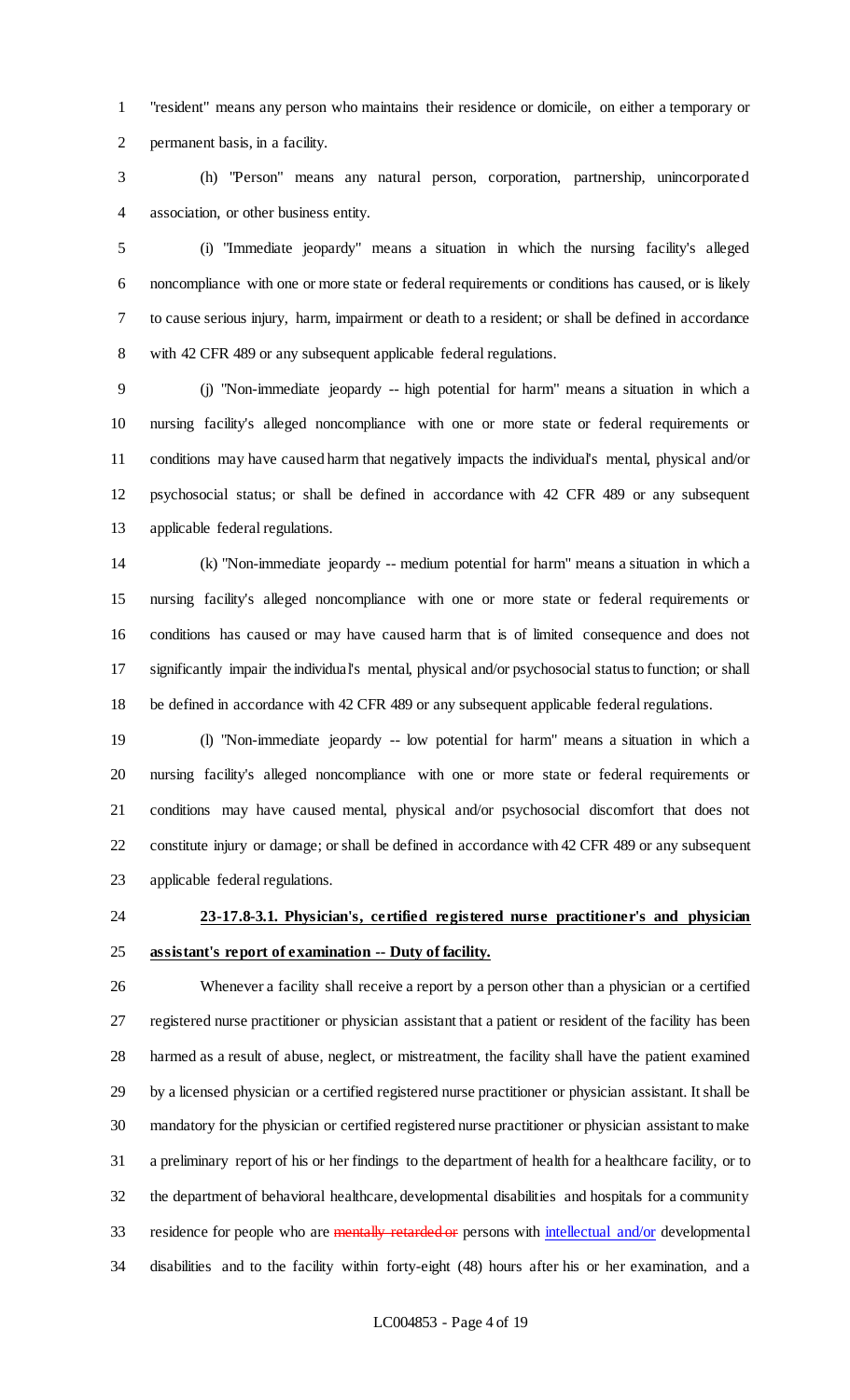written report within five (5) days after his or her examination.

 SECTION 3. Section 23-74-4 of the General Laws in Chapter 23-74 entitled "Unlicensed Health Care Practices" is hereby amended to read as follows:

#### **23-74-4. Prohibited conduct.**

 The director may impose disciplinary action as described in this chapter against any unlicensed health care practitioner. The following conduct is prohibited and is grounds for disciplinary action:

 (1) Conviction of a crime, including a finding or verdict of guilt, and admission of guilt, or a no contest plea, in any court in Rhode Island or any other jurisdiction in the United States, reasonably related to engaging in health care practices. Conviction, as used in this subdivision, includes a conviction of an offense which, if committed in this state, would be deemed a felony or misdemeanor, without regard to its designation elsewhere, or a criminal proceeding where a finding or verdict of guilty is made or returned, but the adjudication of guilt is either withheld or not entered. (2) Engaging in sexual contact with an unlicensed health care client, engaging in contact that may be reasonably interpreted by a client as sexual or engaging in sexual exploitation of a

client.

(3) Advertising that is false, fraudulent, deceptive, or misleading.

 (4) Conduct likely to deceive, defraud, or harm the public or demonstrating a willful or careless disregard for the health or safety of an unlicensed health care client in which case, proof of actual injury need not be established.

 (5) Adjudication as mentally incompetent or as a person who is dangerous to self or 22 adjudicated as any of the following: chemically dependent, mentally ill, mentally retarded 23 intellectual and/or developmental disabilities, mentally ill and dangerous to the public, or as a sexual psychopathic personality or sexually dangerous person.

 (6) Inability to engage in unlicensed health care practices with reasonable safety to unlicensed health care clients.

 (7) Dependence upon controlled substances, habitual drunkenness or engaging in unlicensed health care practices while intoxicated or incapacitated by the use of drugs.

 (8) Revealing a communication from, or relating to, an unlicensed health care client except when otherwise required or permitted by law.

 (9) Failure to comply with an unlicensed health care client's request to furnish an unlicensed health care client record or report required by law.

 (10) Splitting fees or promising to pay a portion of a fee to any other professional other than for services rendered by the other professional to the unlicensed health care client.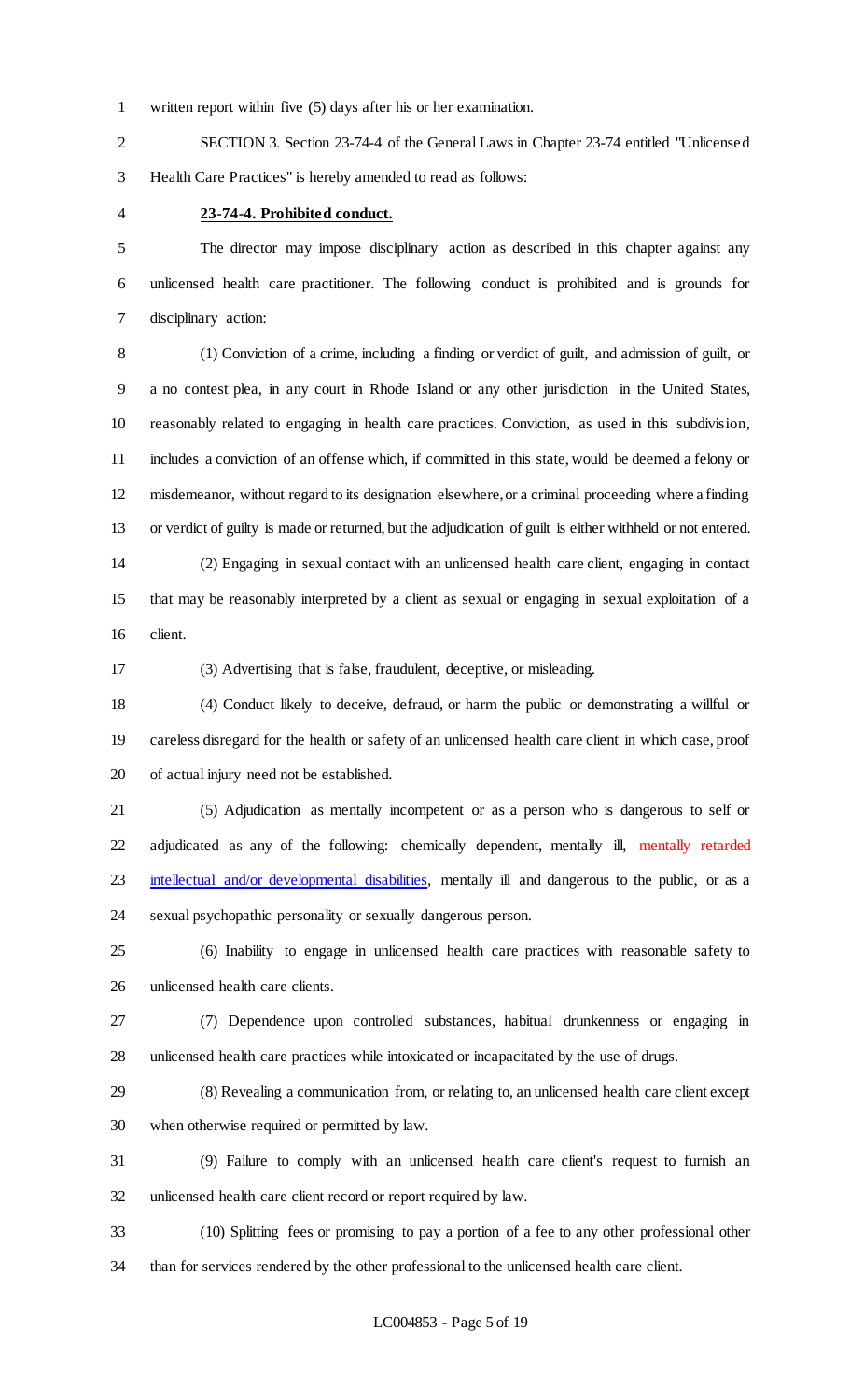(11) Engaging in abusive or fraudulent billing practices, including violations of the federal Medicare and Medicaid laws or state medical assistance laws.

 (12) Obtaining money, property, or services from an unlicensed health care client, other than reasonable fees for services provided to the client, through the use of undue influence, harassment, duress, deception, or fraud.

- (13) Failure to provide an unlicensed health care client with a copy of the client bill of rights or violation of any provision of the client bill of rights.
- 

(14) Violating any order issued by the director.

(15) Failure to comply with any provision of any rules adopted by the director.

 (16) Failure to comply with any additional disciplinary grounds established by the director by rule.

 (17) Revocation, suspension, restriction, limitation, or other disciplinary action against any health care license, certificate, registration, or right to practice of the unlicensed health care practitioner in this or another state or jurisdiction for offenses that would be subject to disciplinary action in this state or failure to report to the department that charges regarding the practitioner's license, certificate, registration, or right of practice have been brought in this or another state or 17 jurisdiction.

 (18) False or misleading use of the title "doctor," "Dr.", "physician" alone or in combination with any other words, letters, or insignia to describe the unlicensed health care practices the practitioner provides.

 SECTION 4. Section 31-6-6 of the General Laws in Chapter 31-6 entitled "Registration Fees" is hereby amended to read as follows:

## **31-6-6. Vehicles exempt from fees.**

(a) No registration fee is required for the registration of motor-driven equipment owned by

the following:

- 26 (1) American Legion bloodmobile;
- (2) American National Red Cross or any of its chapters within this state;
- (3) American Red Cross, Jamestown chapter ambulance;
- (4) American Red Cross, Tiverton chapter ambulance;
- (5) American Red Cross, Warwick chapter ambulances;
- (6) Animal Rescue League of Southern Rhode Island truck used for rescue work;
- (7) Burrillville Ambulance Corps ambulance;
- (8) Burrillville American Legion Post No. 17 ambulances;
- (9) Civil Air Patrol, Rhode Island wing motor vehicle equipment;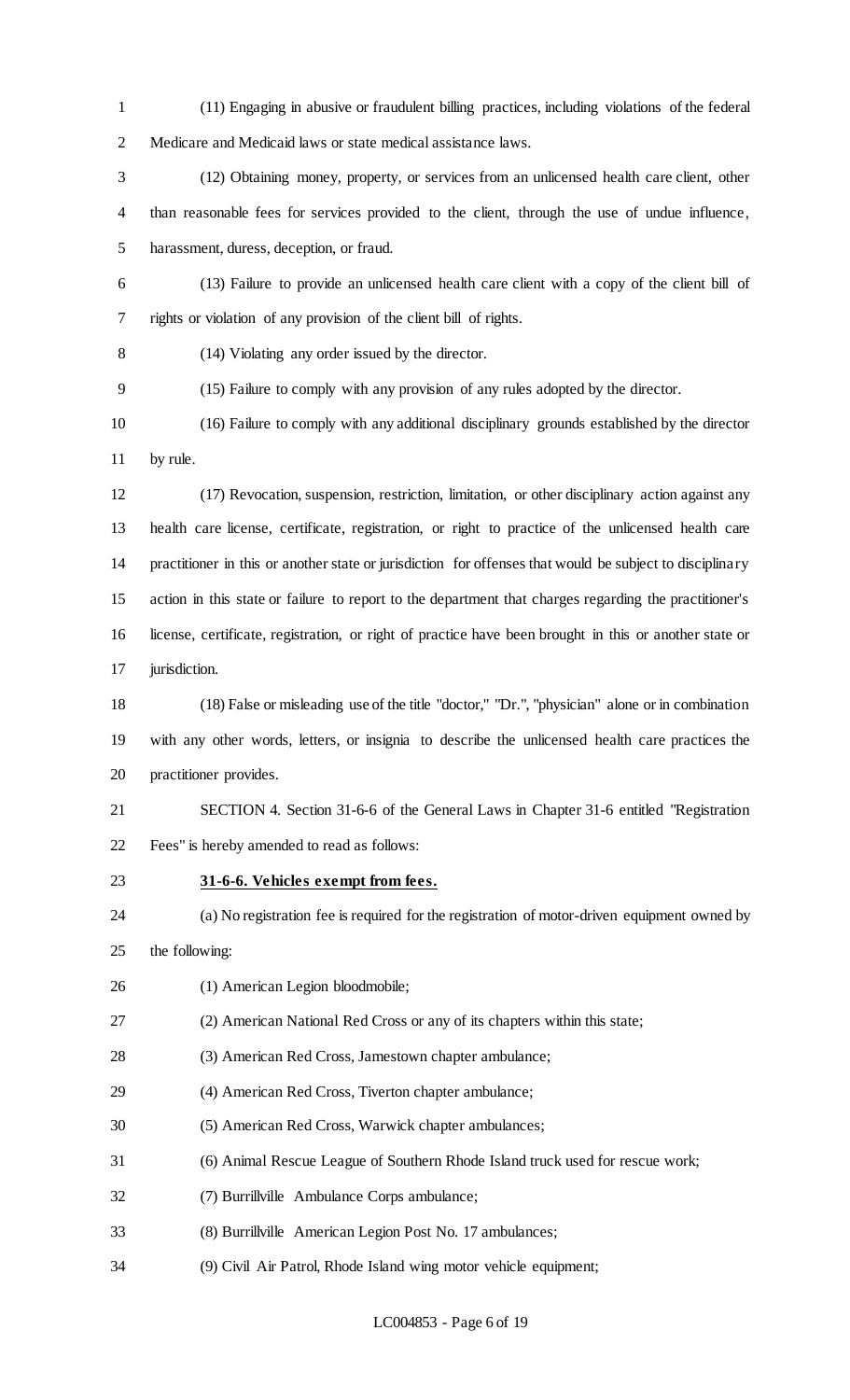- (10) East Greenwich Ambulance Association ambulances; (11) East Greenwich American Legion Post No. 15 (incorporated February 20, 1933) ambulances; (12) East Tiverton Volunteer Fire Department Rescue Squad of Tiverton (a non-business corporation, incorporated February 16, 1955) equipment, that motor vehicle being a rescue truck equipped with resuscitators, underwater equipment, emergency lighting units with generators, and various other devices needed to effect rescue and save lives and property under any emergency and used for this purpose only; (13) Foster Ambulance Association ambulances; (14) Georgiaville Volunteer Fire Company, Smithfield town ambulance; (15) Glocester Ambulance Corps, Inc. ambulance; (16) Hianloland Farms Fire Engine Company of West Greenwich RI, (a non-business corporation, incorporated November 15, 1940) equipment; (17) Hope Valley Ambulance Squad, Inc., ambulances and rescue trucks; (18) Hope Valley volunteer fire company ambulances; (19) Hope Valley volunteer fire company crash-truck; (20) Hospital ambulances; (21) Johnston Hose Company No. 1 ambulance; (22) Johnston Hose Company No. 3 ambulance; (23) Lake Mishnock Volunteer Fire Company Rescue Squad, West Greenwich, Rhode Island; (24) Le Baron C. Colt Memorial Ambulance, Inc. (with plates designated "car 5," providing ambulance service to any resident of the town of Bristol, incorporated October 17, 1923, as a charitable corporation) ambulance; (25) Narragansett Rescue Corps, Inc., ambulance; (26) North Kingstown Ambulance Association, Inc. (incorporated July 23, 1943, as a charitable corporation) ambulance; (27) North Providence Chamber of Commerce Ambulance Service, Inc. (incorporated March 15, 1947, as a charitable corporation) ambulance; (28) North Smithfield Ambulance Association ambulances; (29) North Smithfield Ambulance and Rescue Association rescue wagon and rescue boat trailer; (30) Northern Lincoln Volunteer Ambulance Corps ambulance;
- (31) Northern Rhode Island Radio Emergency Associated Citizens Teams (REACT) rescue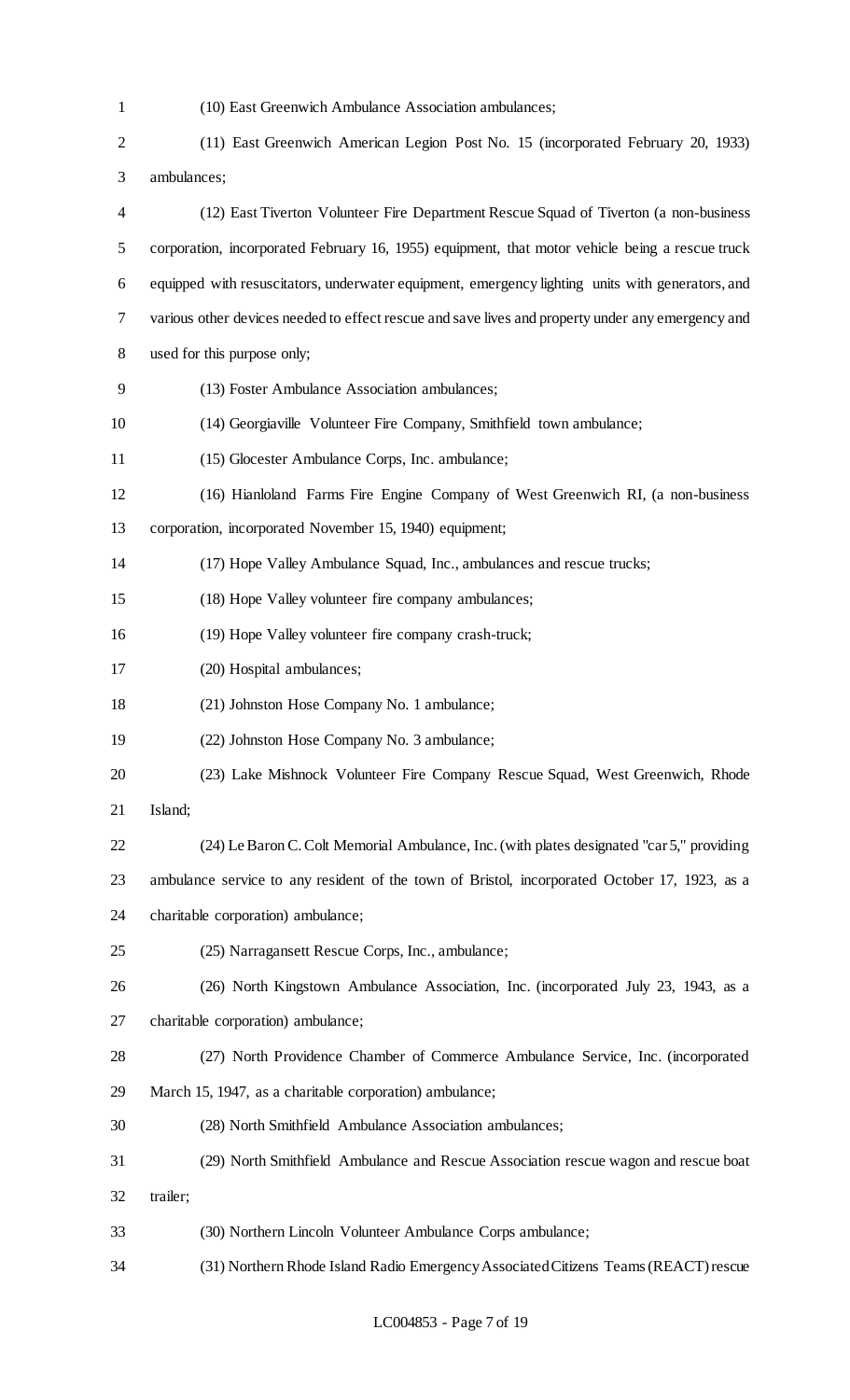truck and other emergency vehicles; (32) Public health league or district nursing association in any city or town in this state; (33) Rhode Island American Legion, (incorporated January 29, 1941) first district ambulance committee of the department ambulances; (34) Rhode Island Association of Retarded Citizens, Northern Rhode Island Chapter motor vehicles used for the transportation of retarded citizens; (35) Rhode Island Association of Retarded Citizens, South County Chapter motor vehicles used for the transportation of retarded children; (36) Rhode Island Association for Retarded Children, Westerly-Chariho Chapter motor vehicles to be used for the transportation of retarded children; (37) Rhode Island Society for the Prevention of Cruelty to Animals' motor vehicles; (38) Rhode Island Lions Sight Foundation, Inc., vehicle; (39) Rhode Island state departments' or agencies' motor vehicles, trailers, or semi-trailers; (40) Roy Carpenter's beach volunteer fire department, Matunuck ambulance; (41) Salvation Army of Providence emergency canteen vehicle; (42) Scituate Ambulance and Rescue Corps ambulances; (43) South County Ambulance Corps, Inc. (incorporated October 28, 1939, as a charitable corporation) ambulance; (44) South Foster Volunteer Fire Department No. 1 ambulances; (45) United States government motor vehicles; (46) United States government-accredited motor vehicles owned by a representative of a foreign country; (47) United States mail rural free delivery driver-owned vehicles. This exemption applies to the particular motor vehicle used in carrying that mail, and not to persons or concerns contracting to carry the United States mail. The words "United States mail" must be plainly printed on two (2) sides of that vehicle; (48) Veterans of Foreign Wars bloodmobile; (49) Veterans of Foreign Wars, Harold F. Flynn Post No. 263, Woonsocket ambulance; (50) Volunteer ambulance or rescue corps ambulance or rescue vehicle of a city or town used in transporting sick or injured patients; (51) Westerly Ambulance Corps boat-trailer; (52) Westerly Ambulance Corps crash-truck; and (53) Westerly Ambulance Corps ambulances. (b) Each owner may be required to pay the cost price of the number plates or markers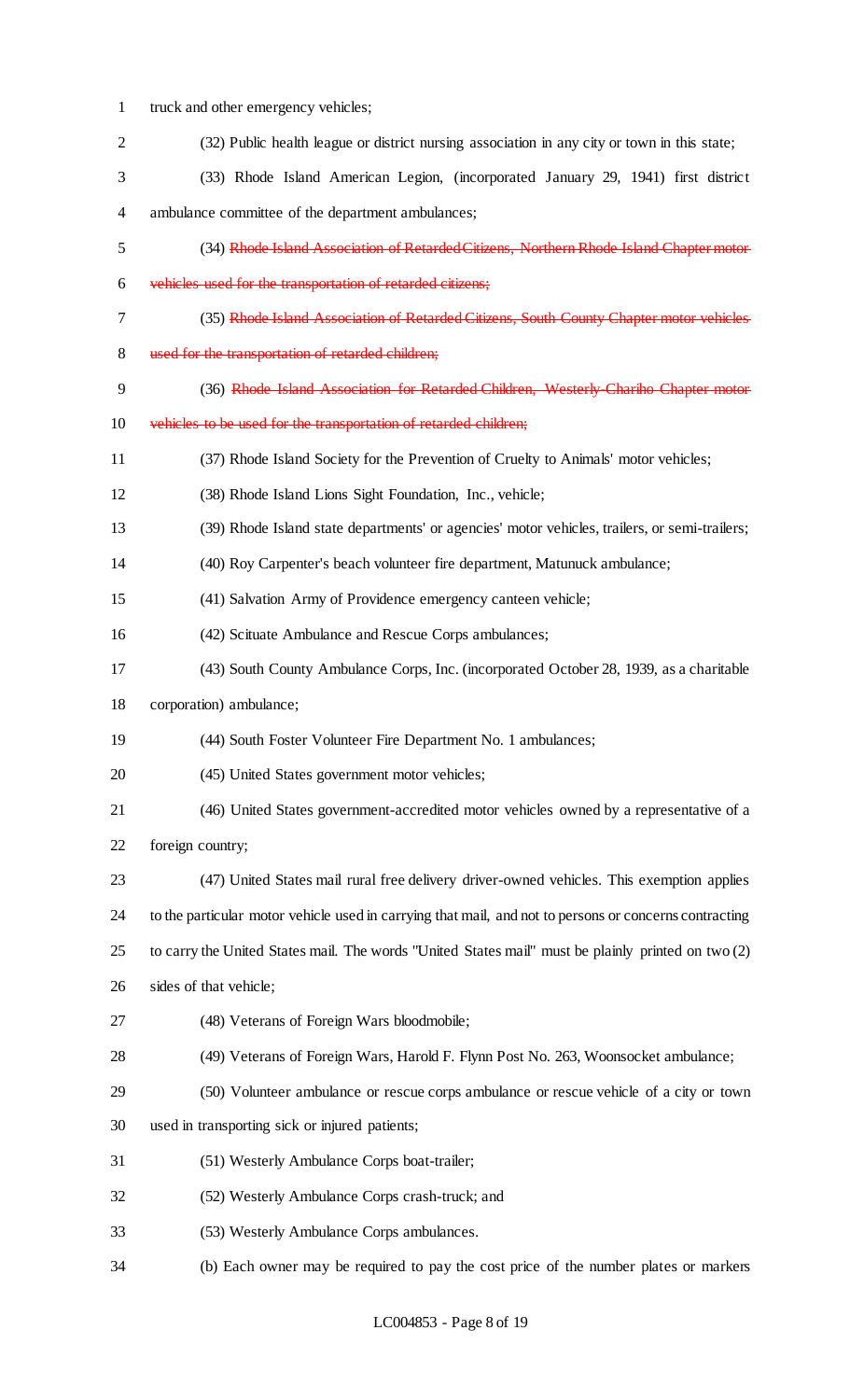required to be displayed on its vehicle.

 SECTION 5. Section 33-5-4 of the General Laws in Chapter 33-5 entitled "Execution and Revocation of Wills" is hereby amended to read as follows:

#### **33-5-4. Nomination of guardian by will.**

 Every person authorized by law to make a will may nominate by his or her will a guardian or guardians for his or her children during their minority, and a successor guardian or guardians for 7 persons who are retarded with intellectual and/or developmental disabilities as defined in chapter 22 of title 40.1 for whom he or she had been appointed guardian during his or her lifetime, and the probate court shall appoint the guardian or guardians unless good cause be shown to the contrary; provided, that, in the case of husband and wife, the survivor, being otherwise qualified, shall be the guardian of their children.

 SECTION 6. Section 34-4-25 of the General Laws in Chapter 34-4 entitled "Estates in Real Property" is hereby amended to read as follows:

## **34-4-25. Invalidity of certain restrictive covenants.**

15 Since many mentally retarded and mentally disabled individuals with intellectual and/or developmental disabilities or who are mentally disabled are able to live in the community with some assistance, it is the public policy of the state of Rhode Island to establish community residences in residential areas. Therefore, any restrictive covenant or other private legal impediment which directly or indirectly prevents or restricts the establishment of licensed 20 community residences as defined in § 40.1-24-1 for eight (8) or fewer mentally retarded or mentally 21 disabled persons with intellectual and/or developmental disabilities shall be void and unenforceable as to those community residences.

 SECTION 7. Chapter 40.1-8 of the General Laws entitled "Governor's Committee on Mental Retardation" is hereby repealed in its entirety.

- 25 CHAPTER 40.1-8 Governor's Committee on Mental Retardation
- **40.1-8-1. Creation -- Members.**

 (a) There is hereby created a fourteen (14) member permanent committee to be known as 29 the "Governor's Committee on Mental Retardation," hereinafter referred to as "the committee":

- (1) Six (6) of whom shall be representatives of non-governmental organizations or groups
- 31 concerned with education, employment, rehabilitation, welfare, and health, to be appointed by the governor;
- $\frac{2}{2}$  Six  $\frac{6}{2}$  of whom shall be representatives of consumers who are mentally retarded, of 34 this group, three (3) of whom shall be selected from a list of nominees submitted by the RI ARC,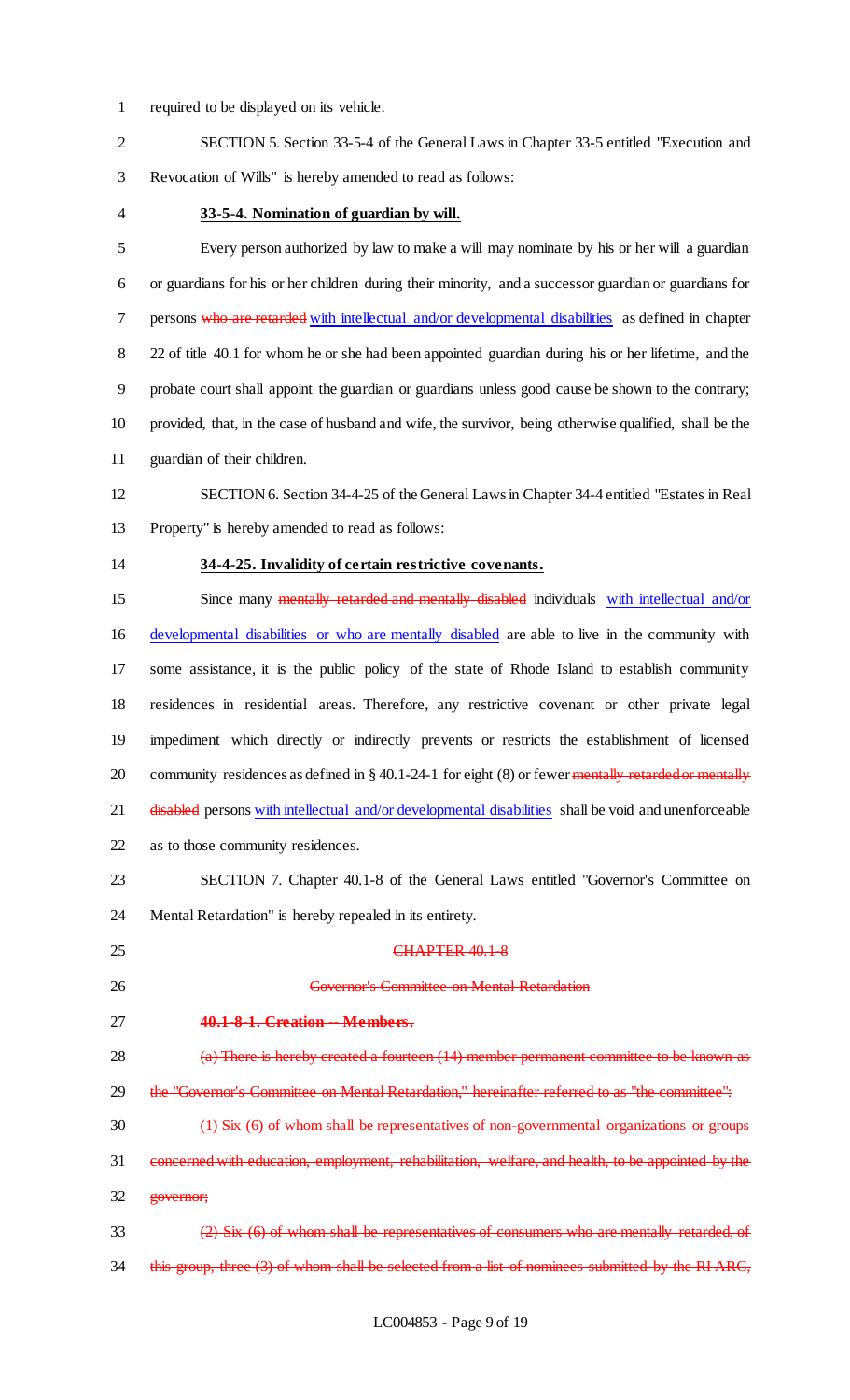1 to be appointed by the governor;

 (3) One of whom shall be from the house of representatives to be appointed by the speaker; (4) And one of whom shall be from the senate to be appointed by the president of the senate. (b) The assistant director for developmental disabilities within the department of behavioral healthcare, developmental disabilities and hospitals shall serve as an ex officio member but shall not be eligible to vote.

(c) No employee of any state agency or institution engaged in the care or training of persons

who are mentally retarded shall be eligible for appointment to the committee.

**40.1-8-2. Terms of appointment.**

 (a) Of the nonlegislative members appointed originally under this chapter, one-third (⅓) shall be appointed for a term of one year; one-third (⅓) shall be appointed for a term of two (2) years; and one-third (⅓) shall be appointed for a term of three (3) years. The two (2) legislative 13 members shall serve for the length of their current elected term in office and reappointment or replacement shall be for like terms. Thereafter, vacancies created by the expiration of terms shall be filled with appointments for terms of three (3) years. Members whose terms expire may be 16 reappointed to succeed themselves.

- (b) Vacancies occurring prior to the expiration of the term for which appointed shall be **filled by appointment in like manner for the remainder of the term.**
- 

#### **40.1-8-3. Appointment of officers and employees -- Rules -- Meetings.**

20 (a) The governor shall designate one member of the committee to serve as its chairperson 21 during the governor's term of office or until he or she appoints another member of the committee to serve in that capacity. The committee shall elect annually, from among its members, a vice 23 chairperson, who shall serve as such until a successor is elected and who is authorized to act as 24 chairperson pro tempore of the committee during the absence of the chairperson or should there be a vacancy for any cause in the office of the chairperson. The committee shall appoint an executive secretary to serve as executive officer and secretary of the committee. The executive secretary may 27 be the employee of another agency of state government, appointed to serve as executive secretary 28 of the committee, with the consent of the executive office of the secretary's own agency. 29 (b) The committee may appoint such other personnel as may be necessary for the efficient

performance of the duties prescribed by this chapter.

 (c) The committee shall make rules for the conduct of its affairs, and shall meet at least bimonthly, and at other times upon the call of the chair or the written request of any two (2)

- members.
- **40.1-8-4. Compensation and expenses of committee.**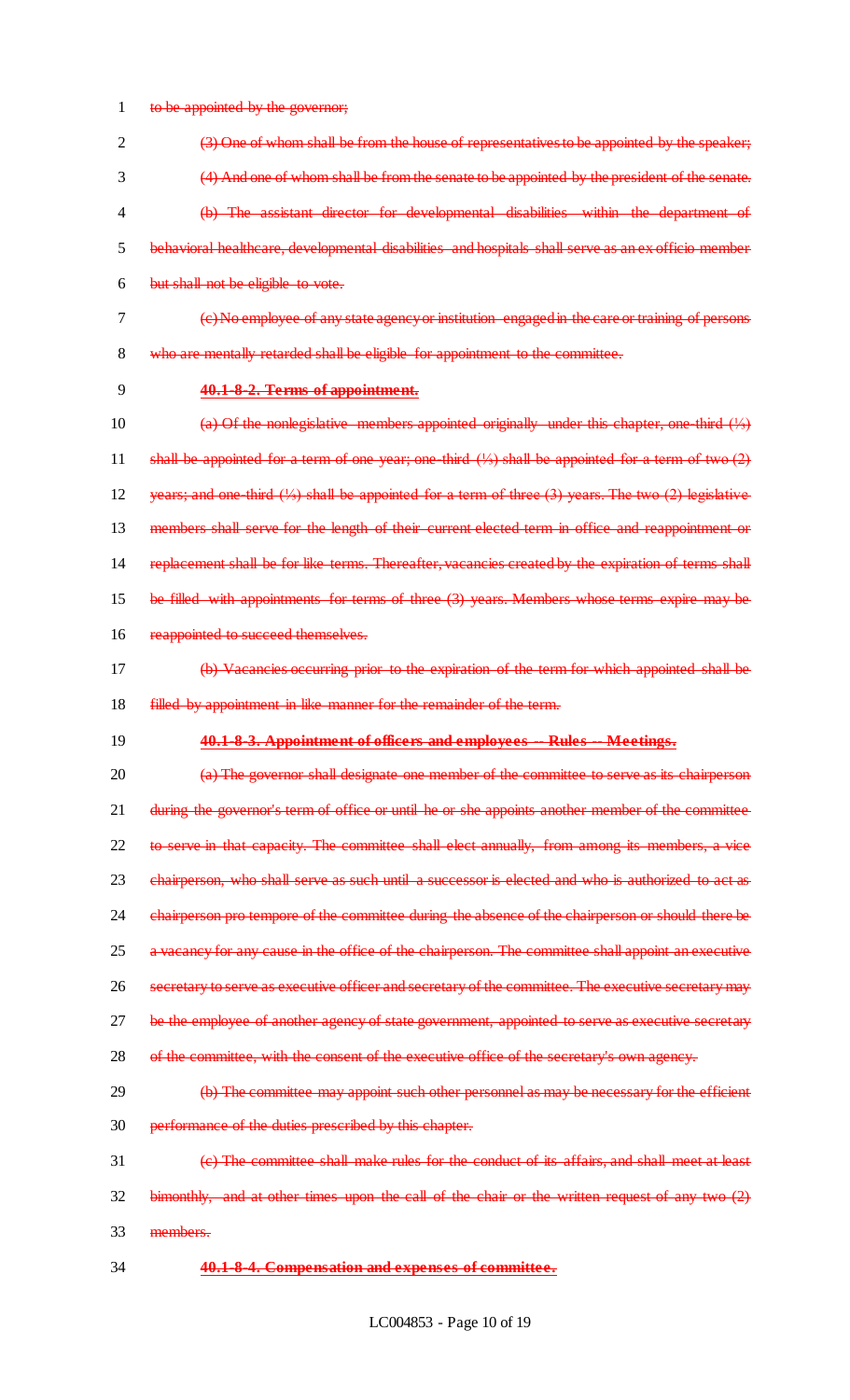1 The members of the committee shall receive no compensation for their services committee members, but may, at the discretion of the governor, be reimbursed for traveling and other expenses actually incurred in the performance of their official duties.

#### **40.1-8-5. Purpose of committee.**

 (a) It shall be the duty of the committee to work in cooperation with the President's Committee for People with Intellectual Disabilities and such other interested federal and state agencies, private organizations, and community groups in promoting the amelioration of mental retardation through the utilization of whatever community and state resources the committee may deem necessary to accomplish this.

 (b) The committee shall consider and advise the governor, through the office of mental retardation, and the department of behavioral healthcare, developmental disabilities and hospitals, on such mental retardation legislation and other retardation matters as its members, the governor, 13 the director of the department of behavioral healthcare, developmental disabilities and hospitals, 14 and the assistant director for mental retardation may request; including, but not being limited to, 15 advising and consulting with the office of mental retardation concerning improving the care, 16 rehabilitation, and the training of mentally retarded persons, purchase of facilities, plans for construction of mental retardation facilities and the administration of programs and facilities (private and public) which receive state funds for the purpose of ameliorating mental retardation 19 and/or otherwise providing services for mentally retarded persons.

- 
- 

#### **40.1-8-6. Authority to receive gifts.**

21 The committee is authorized to receive any gifts, grants, or donations made for any of the 22 purposes of its program, and to disburse and administer the same in accordance with the terms

- 23 thereof
- SECTION 8. Section 40.1-24.5-1 of the General Laws in Chapter 40.1-24.5 entitled "Community Residences" is hereby amended to read as follows:
- 

## **40.1-24.5-1. Definitions.**

 Whenever used in this chapter, or in any order, rule, or regulation made or promulgated pursuant to this chapter or in any printed forms prepared by the department of behavioral healthcare, developmental disabilities and hospitals in furtherance of this chapter, unless otherwise expressly stated, or unless the context or subject matter otherwise requires:

 (1) "Community residence" means a place, such as a group home, however named, licensed pursuant to chapter 24 of this title for the purpose of providing rehabilitation, psychological support, skills training, social guidance, and living accommodations to individuals who are mentally disabled, as defined by § 40.1-5-2; provided, however, that this definition shall not be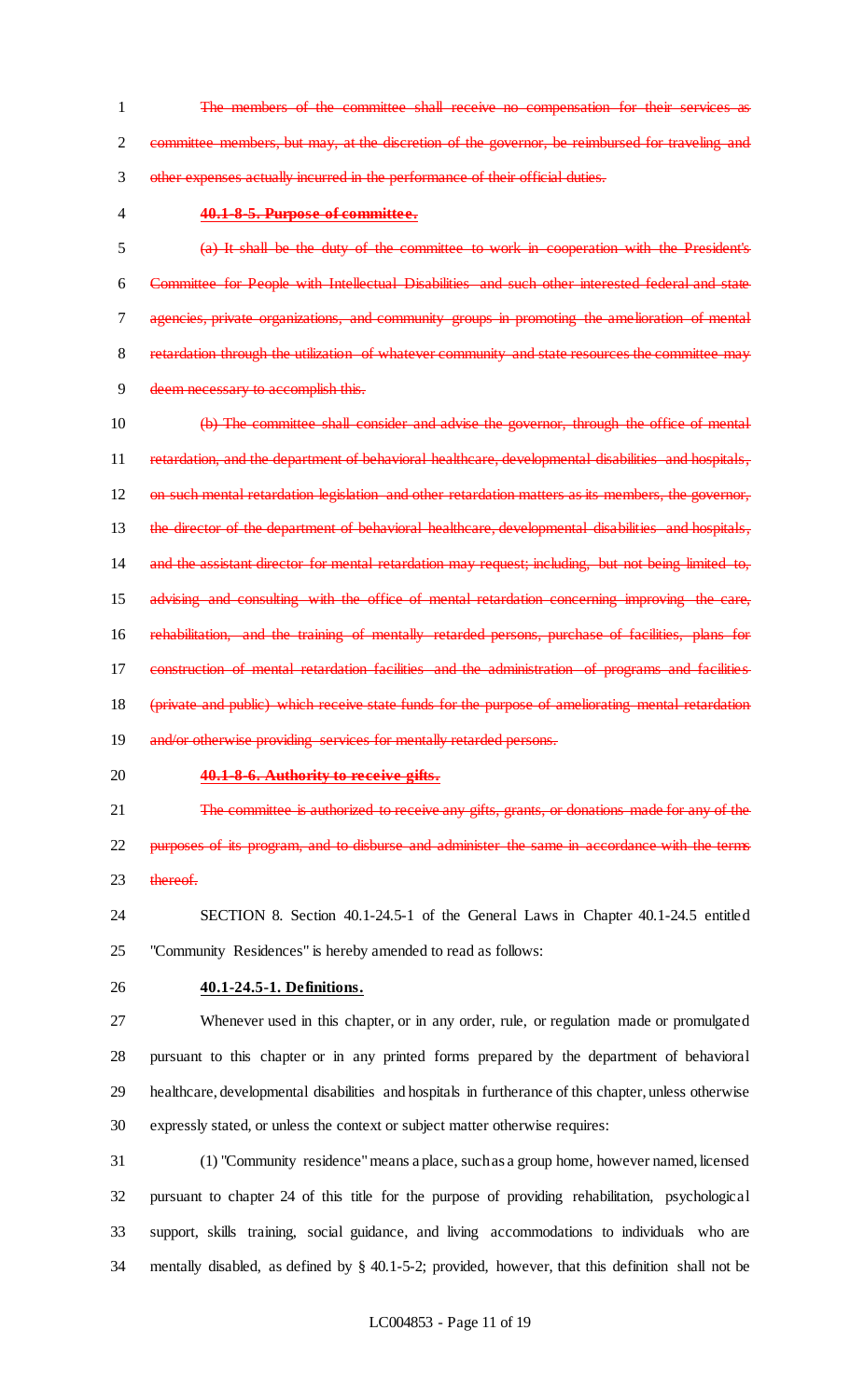deemed to include places, however named, for persons with intellectual and/or developmental 2 disabilities, or who are mentally retarded, alcoholics, or drug abusers.

 (2) "Director" means the head or the chief administrative officer of the community residence, or his or her designee.

 (3) "Grievance procedure" means the formalized process mandated by § 40.1-24.5-8 to enable residents to register alleged violations of the resident's rights assured by §§ 40.1-24.5-5 and 40.1-24.5-6.

 (4) "Individualized service plan" means the document that sets forth specific services, such as vocational, social, medical, psychiatric, and rehabilitative, that are structured to accomplish and express short- and long-term goals and objectives responsive to the individual needs of the resident. (5) "Mental health advocate" means and refers to the individual appointed by the governor

 with the advice and consent of the senate in accordance with § 40.1-5-14 and to his or her duly appointed assistants.

 (6) "Person" means any individual, partnership, corporation, company, or association and the legal successors in interest thereof.

(7) "Resident" means an individual of lawful age admitted to a community residence.

SECTION 9. Sections 40.1-21-4.3 and 40.1-21-11 of the General Laws in Chapter 40.1-21

entitled "Division of Developmental Disabilities" are hereby amended to read as follows:

**40.1-21-4.3. Definitions.**

As used in this chapter and in chapter 22 of this title the words:

21 (5)(1) "Developmentally disabled adult Adult with intellectual and/or developmental

22 disabilities" means a person, eighteen (18) years old or older and not under the jurisdiction of the 23 department of children, youth and families who is either a mentally retarded developmentally 24 disabled an adult with intellectual and/or developmental disabilities or is a person with a severe,

chronic disability that:

 (i) Is attributable to a mental or physical impairment or combination of mental and physical impairments;

(ii) Is manifested before the person attains age twenty-two (22);

- (iii) Is likely to continue indefinitely;
- (iv) Results in substantial functional limitations in three (3) or more of the following areas
- of major life activity:
- (A) Self care;
- (B) Receptive and expressive language;
- (C) Learning;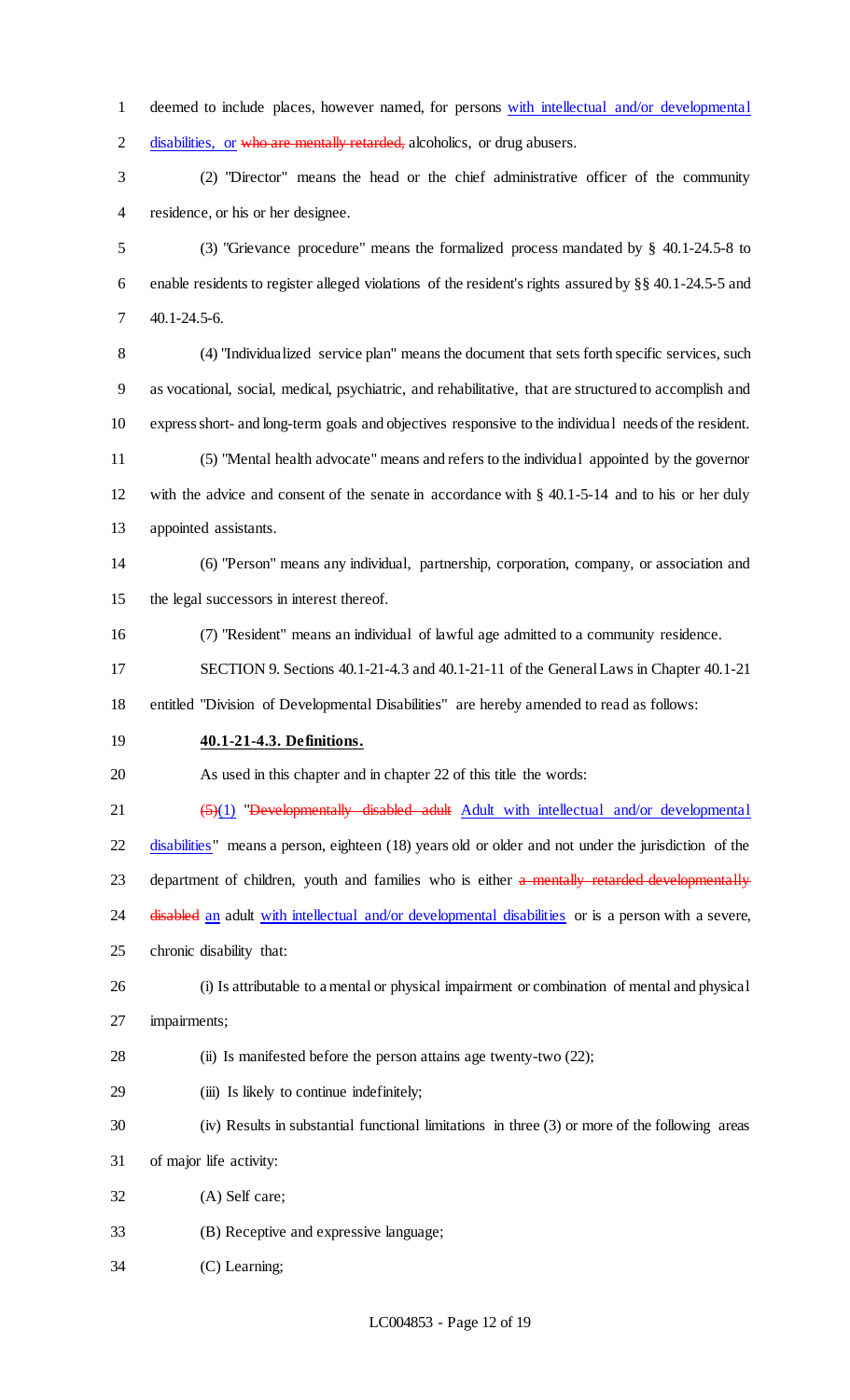(D) Mobility;

(E) Self-direction;

(F) Capacity for independent living;

(G) Economic self-sufficiency; and

 (v) Reflects the person's need for a combination and sequence of special, interdisciplinary, or generic care, treatment, or other services that are of lifelong or extended duration and are individually planned and coordinated. For purposes of funding, it is understood that students enrolled in school will continue to receive education from their local education authority in accordance with § 16-24-1 et seq.

10  $\left(\frac{1}{2}\right)$  "Ancillary services" means those services provided, and shall include, but not be limited to, transportation, housing, housing adaptation, personal attendant care, and homemaker services.

13  $\left(\frac{2}{3}\right)$  "Case management" means the implementation of an individual's program by providing information, by referral to appropriate service providers, by procurement of services, and by the coordination of the necessary services.

16  $(3)(4)$  "Department" means the Rhode Island department of behavioral healthcare, developmental disabilities and hospitals.

 (4)(5) "Developmental services" means those services provided to developmentally disabled adults, and shall include, but not be limited to, habilitation and rehabilitation services, and day services.

 (6) "Diagnosis and evaluation" means a process to determine whether and to what extent 22 an individual is intellectually and/or developmentally disabled and a study of the individual's condition, situation, and needs that lead to a recommendation of what services, if any, would benefit the individual.

 (7) "Individualized program plan" or "general service plan" means a plan, however named, that includes, but shall not be limited to, the following:

(i) An evaluation of the strengths, difficulties, needs, and goals of the individual;

 (ii) A description of those services found to be necessary or appropriate to assist the individual in realizing his or her potential for self-sufficiency in major life activities;

 (iii) A description of the agencies and/or individuals, who or that are proposed to provide each of the recommended services;

 (iv) The intermediate and long-range objectives for the individual's development and habilitation;

(v) The expected duration for the provision of the services;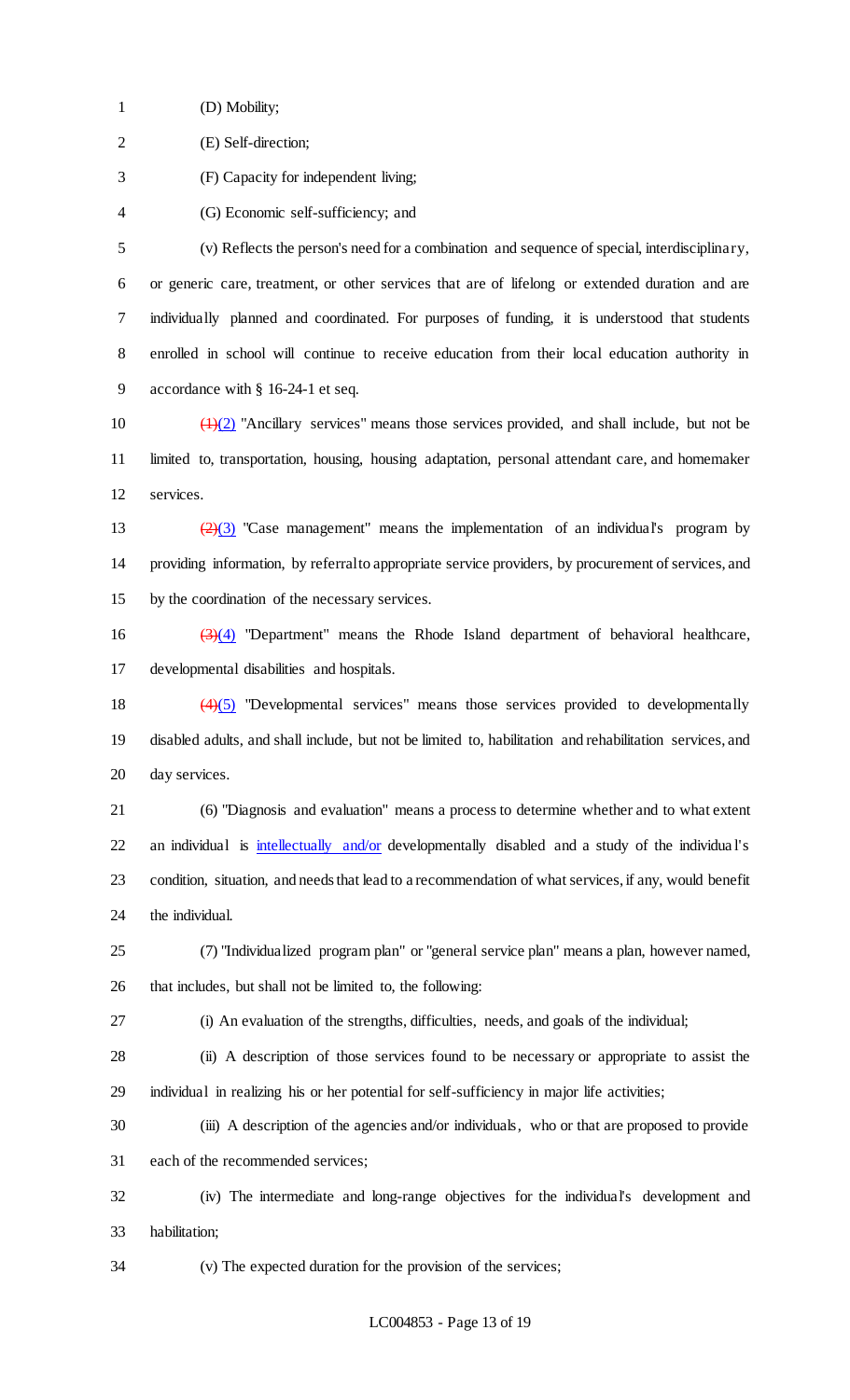(vi) A description of the tests and other evaluative devices used and their results;

(vii) Proposed criteria for monitoring and evaluating the success of the services in meeting

the individual's needs; and

(viii) The signatures of the preparers of the plan and the date.

 The individual program plan shall indicate developmental, supportive, or ancillary services by function and frequency, the manner of subsidy and delivery and the categories of need for services such as transportation, job training, or occupation, housing, housing adaptation, personal attendant care, homemaker, or other services. This plan shall be reviewed at least annually; provided, however, that authorizations for services and funding issued prior to July 1, 2011, are null and void. Authorizations will be paid at the rate effective in the quarter the service was provided.

 (8) "Mentally retarded developmentally disabled adult" means a person eighteen (18) years 13 old or older and not under the jurisdiction of the department of children, youth and families, with significant sub-average, general intellectual functioning two (2) standard deviations below the norm, existing concurrently with deficits in adaptive behavior and manifested during the 16 developmental period. For purposes of funding, it is understood that students enrolled in school 17 will continue to receive education from their local education authority in accordance with § 16-24-<del>1 et seq.</del>

 (9) "Service broker" means that individual who assists in facilitating the connection 20 between the developmentally disabled person with intellectual and/or developmental disabilities and the services required by the individual program plan.

 (10) "Subsidized access to service" means the provisions of financial resources through 23 vouchers to a developmentally disabled person with intellectual and/or developmental disabilities to enable the person to gain access to appropriate generic and/or special services as required by the individual program plan.

26 (11) "Supportive services" means those services provided to developmentally disabled 27 adults with intellectual and/or developmental disabilities, and shall include, but not be limited to, occupational therapy, physical therapy, psychological services, counseling, nursing services, and medical services.

#### **40.1-21-11. References to director or assistant director of social welfare.**

 Whenever, in any general or special law, reference is or shall be made to the director of social welfare or the assistant director of social welfare for curative services pertaining to the 33 Doctor Joseph H. Ladd Center, programs, and services for people who are mentally retarded with 34 intellectual and/or developmental disabilities, the reference shall mean, and be construed to mean,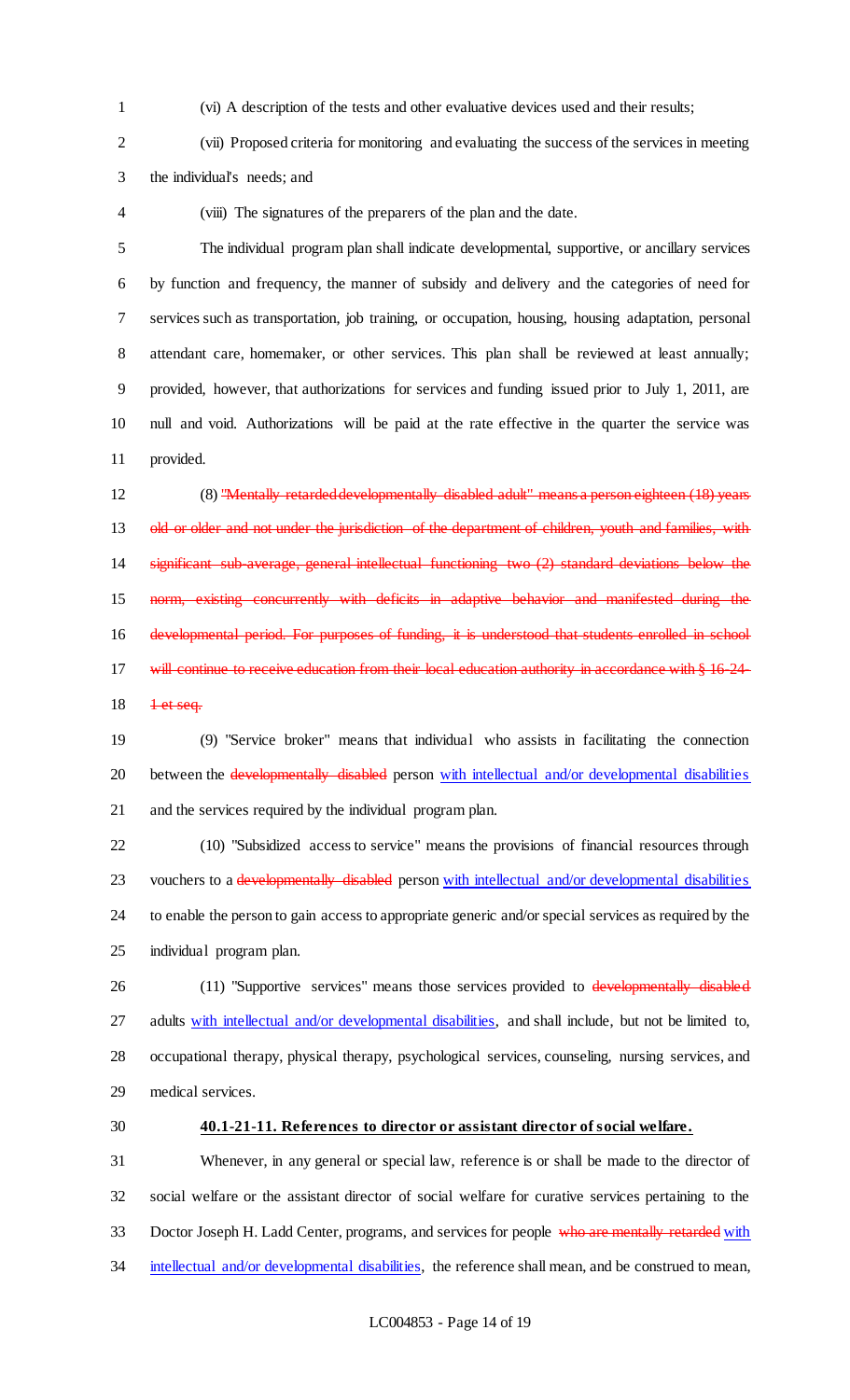the director of behavioral healthcare, developmental disabilities and hospitals.

 SECTION 10. Sections 40.1-22-3 and 40.1-22-9 of the General Laws in Chapter 40.1-22 entitled "Developmental Disabilities" are hereby amended to read as follows:

#### **40.1-22-3. Definitions.**

 Whenever used in this chapter, or in any order, rule, or regulation made or promulgated pursuant to this chapter, or in the printed forms prepared by the director, unless otherwise expressly stated, or unless the context or subject matter otherwise requires:

 (1) "Client" means any developmentally disabled adult who is in potential need of, or is receiving, services aimed at alleviating his or her condition of functional dependence.

 (2) "Department" means the department of behavioral healthcare, developmental disabilities and hospitals.

 (3) "Development, education, rehabilitation, and care" means physical development, application of these abilities to meaningful occupations, development of personal and social skills, all of which are directed to the objective of independent living and self-maintenance. Care also includes medical care, surgical attendance, medication, as well as food, clothing, supervision, and maintenance furnished to a resident.

 (4) "Director" means the director of the department of behavioral healthcare, developmental disabilities and hospitals or his or her designees.

 (5) "Facility" means any public or private facility, inpatient rehabilitation center, hospital, institution, or other domiciliary facility, the office of developmental disabilities or any part thereof, 21 equipped to habilitate, on a residential basis, persons who are intellectually and/or developmentally disabled and in need of residential care. This shall include any facility maintaining adequate staff and facilities within the state providing in-residence supervision and habilitation and approved by the director upon application of the facility. Included within this definition shall be all institutions and facilities under the control and direction of the director. Nothing contained herein shall be construed to amend or repeal any of the provisions of chapters 17 or 17.4 of title 23, or of chapter 15 of title 40, or of chapter 21 of this title or of chapter 72.1 of title 42. Whenever it shall be brought to the attention of the director that any private facility may not have adequate staff, or facilities as determined by regulations of the director, then the facility shall not be approved for the placement of developmentally disabled adults with intellectual and/or developmental disabilities under the provisions of this chapter.

 (6) "Notice" means written notice in as simple and non-technical language as practicable as required by the department, or the court of competent jurisdiction. The notice shall be in writing to the director of the department by registered or certified mail, return receipt required. Notice sent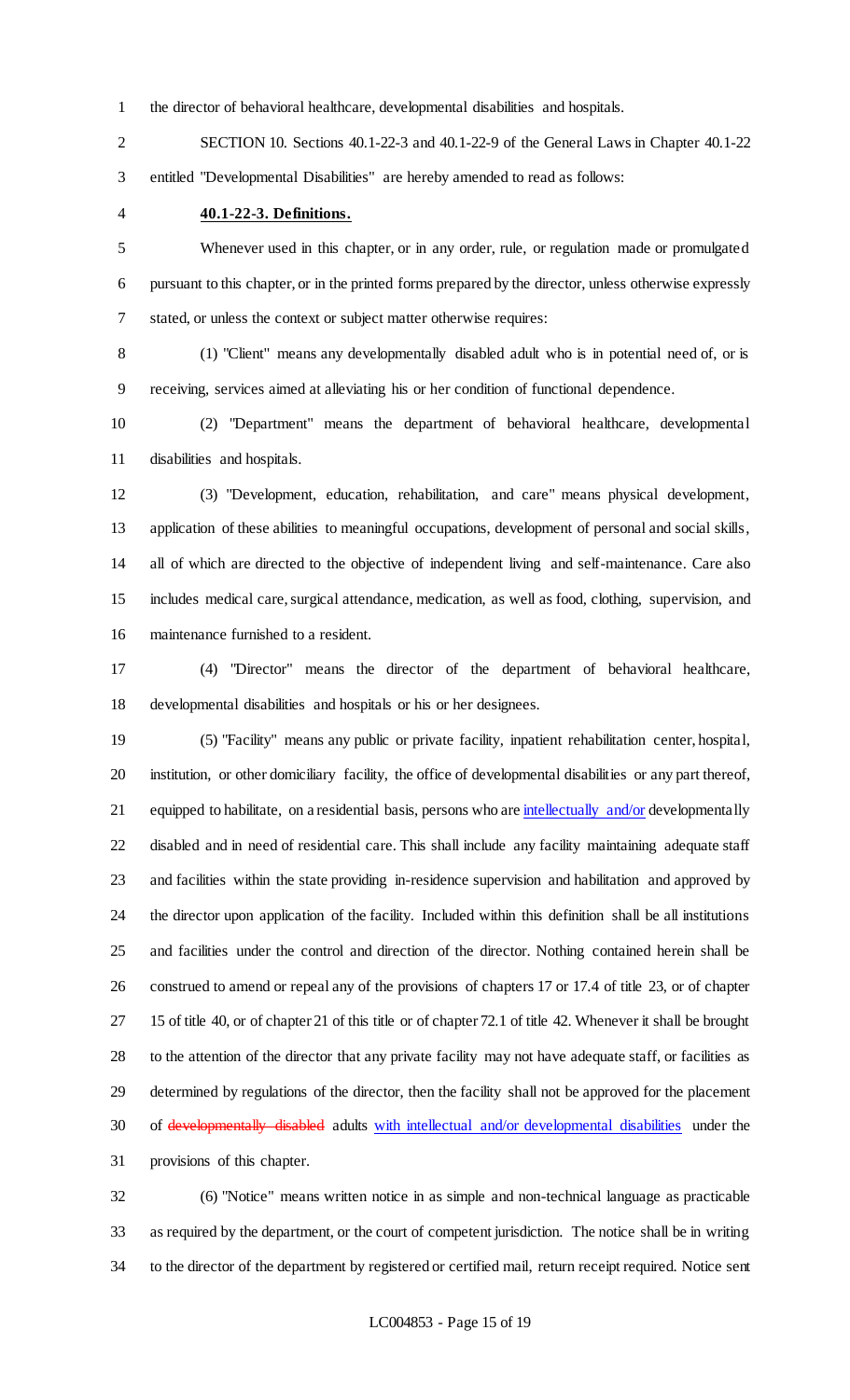to a client shall also include verbal reading of the written notice by duly authorized agents of the department, and/or court. The agents shall make verified return of the oral notification as well as the written. This requirement of oral notice to anyone alleged to be intellectually and/or 4 developmentally disabled shall be required because of the recognized limitation that many retarded 5 and developmentally disabled persons with intellectual and/or developmental disabilities are unable to comprehend written notices.

 (7) "Objection." If an objection is raised it shall be in writing, of a timely nature, and filed with the clerk of the family or district court, a copy of which is to be sent to the director of the department via registered or certified mail, return receipt requested.

(8) "Parent" means the natural, adoptive, foster parent or caretaker of the child.

 (9) "Qualified intellectual disability professional (QIDP)" means a person as defined in 42 C.F.R. 483.430, as amended.

 (10) "Team" means an interdisciplinary team which includes such professional personnel designated by the director and which shall consist of no less than three (3) persons selected by order of the director, no less than one of whom shall be a licensed physician, no less than one of whom shall be a member of the social work profession, and no less than one of whom shall be a qualified intellectual disability professional (QIDP).

## **40.1-22-9. Admission upon application of director, relative, or guardian.**

 (a)(1) Upon the application of the director of the department of behavioral healthcare, developmental disabilities and hospitals or his or her designee, or of any relative, next of kin, or legally designated guardian of a person alleged to be developmentally disabled, and in need of immediate care and treatment, the superintendent or other official in charge of any facility may receive the person; provided the application is accompanied by the certificate of one examining 24 physician; provided further, that the person alleged to be *intellectually and/or* developmentally disabled does not object to admission, or that parents, guardian, spouse, or next of kin do not object if under eighteen (18); and provided further, that the need for residential care shall be confirmed by the facility by a team examination within twenty (20) days of admission.

 (2) If objection is raised, by the person, or by the parent, guardian, spouse, or next of kin, then the matter shall be heard as provided in § 40.1-22-10, so far as possible.

 (b) If upon examination at the facility by a team the need of the client for residential care and treatment is not confirmed, the client shall be discharged.

 (c) If upon examination by a team at the facility the need of the client for residential care and treatment is confirmed and the client agrees to remain in the facility as a voluntary client, then he or she shall be considered a voluntary client as of the date of his or her so agreeing.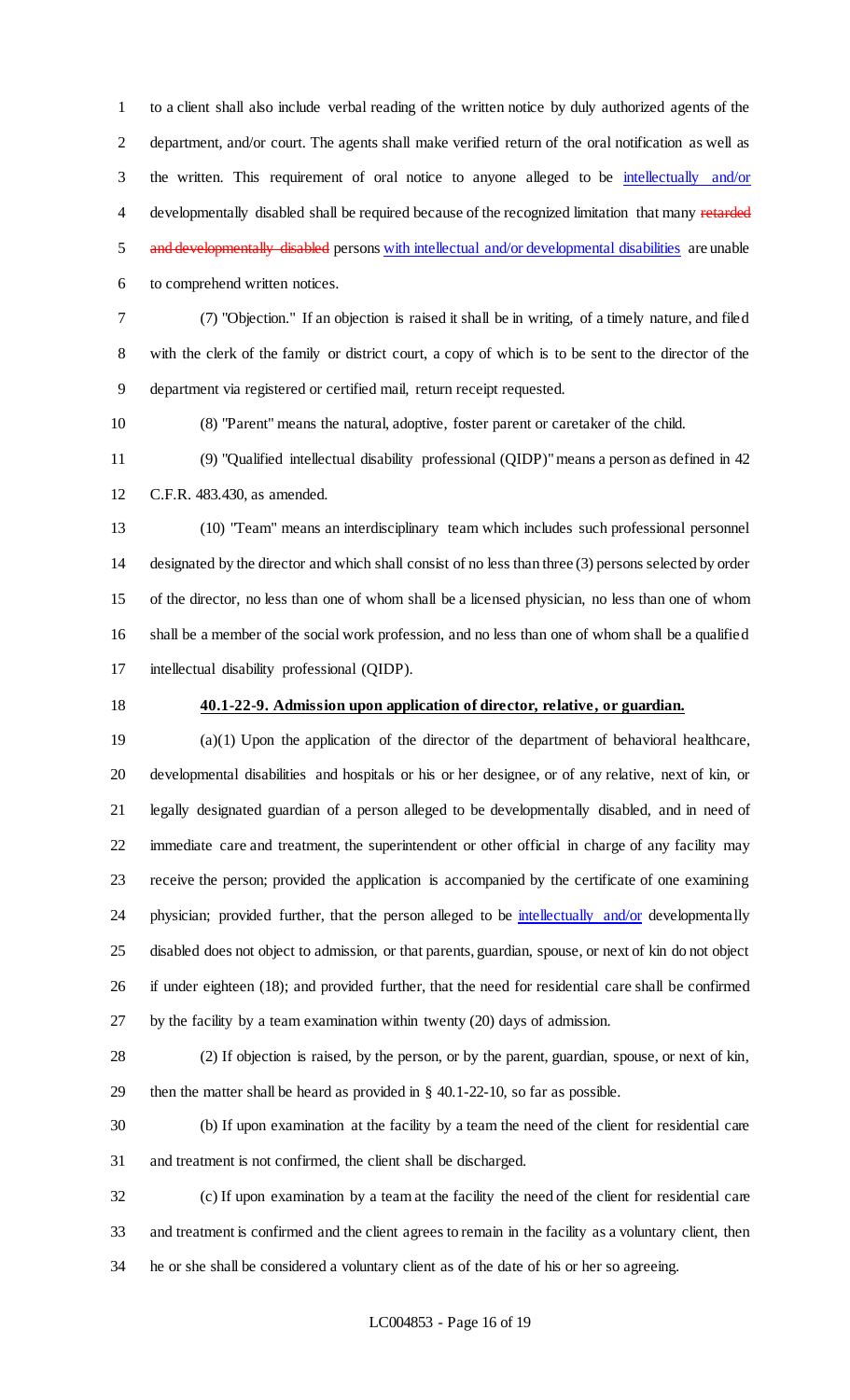(d) If upon examination at the facility the need of the client for residential care and treatment is confirmed and the client, if over eighteen (18), declines or refuses to remain in the facility as a voluntary client, then the certificate of a team supporting the application shall be filed with the facility. The team may be on the staff of any facility as herein defined, but persons on this 5 team shall have no interest, directly or indirectly, in the assets or estate of the person who is mentally retarded with intellectual and/or developmental disabilities, nor shall they be related to the person by blood or marriage. The examination and certification shall be made no later than ten (10) days from the date of the confirmation of the client's need for hospitalization, care, and treatment at the facility.

 (e) From the time of his or her admission under the previous subsection, the retention of the person for residential care and treatment shall be subject to the provisions for notice, hearing, review, and judicial approval of continued retention or transfer and continued retention as provided in this chapter. For the purposes of subsections (d) and (e) of this section, the date of admission of the client shall be deemed to be the date of the second examination and certification.

 (f) Failure to obtain the second certificate as required within the period specified shall result in the discharge of client no later than twenty (20) days after his or her original admission to the facility under the provisions of this chapter.

 SECTION 11. Section 40.1-24.5-1 of the General Laws in Chapter 40.1-24.5 entitled "Community Residences" is hereby amended to read as follows:

#### **40.1-24.5-1. Definitions.**

 Whenever used in this chapter, or in any order, rule, or regulation made or promulgated pursuant to this chapter or in any printed forms prepared by the department of behavioral healthcare, developmental disabilities and hospitals in furtherance of this chapter, unless otherwise expressly stated, or unless the context or subject matter otherwise requires:

 (1) "Community residence" means a place, such as a group home, however named, licensed pursuant to chapter 24 of this title for the purpose of providing rehabilitation, psychological support, skills training, social guidance, and living accommodations to individuals who are mentally disabled, as defined by § 40.1-5-2; provided, however, that this definition shall not be 29 deemed to include places, however named, for persons who are mentally retarded with intellectual 30 and/or developmental disabilities, alcoholics, or drug abusers.

 (2) "Director" means the head or the chief administrative officer of the community residence, or his or her designee.

 (3) "Grievance procedure" means the formalized process mandated by § 40.1-24.5-8 to enable residents to register alleged violations of the resident's rights assured by §§ 40.1-24.5-5 and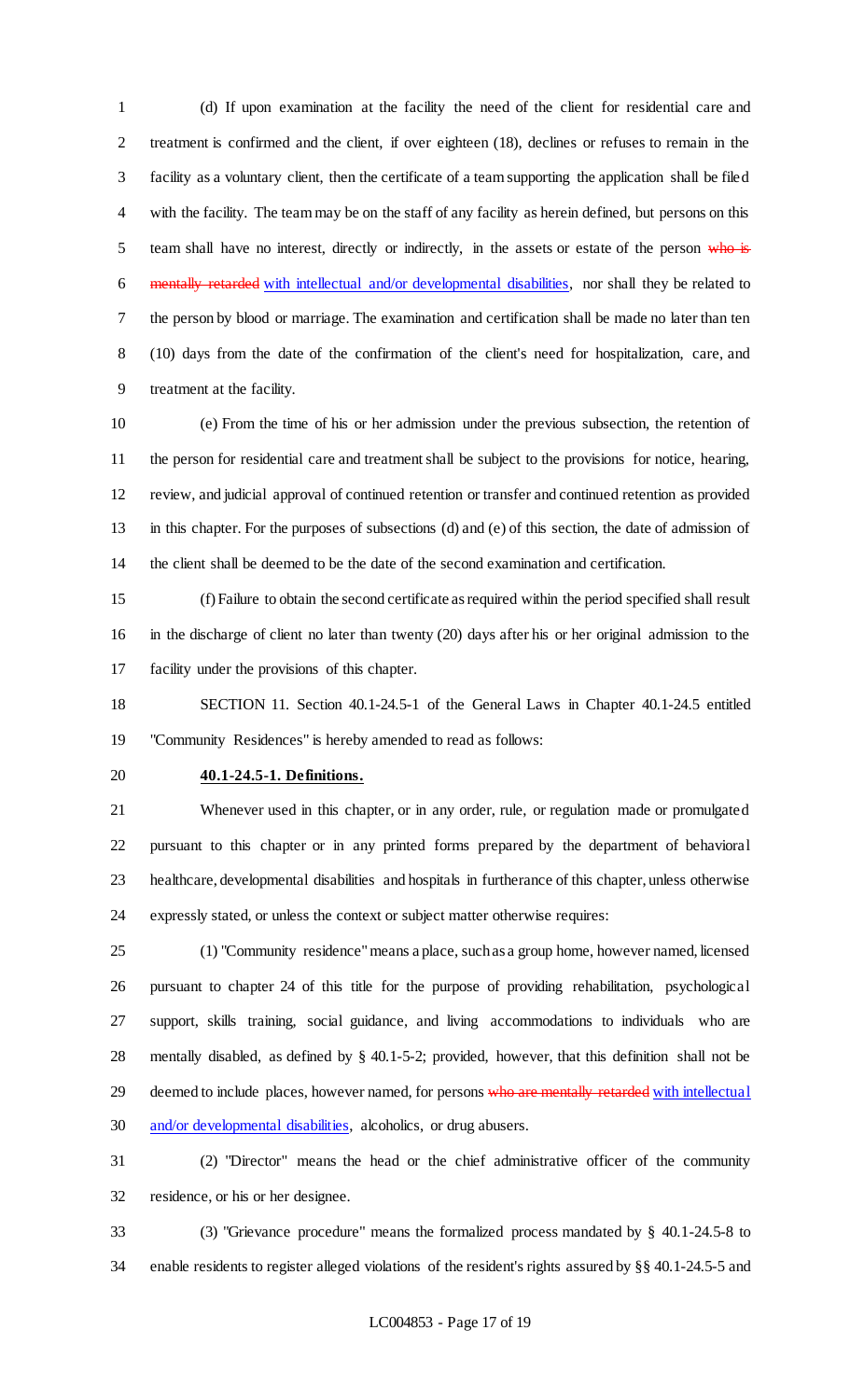- 40.1-24.5-6.
- (4) "Individualized service plan" means the document that sets forth specific services, such as vocational, social, medical, psychiatric, and rehabilitative, that are structured to accomplish and express short- and long-term goals and objectives responsive to the individual needs of the resident. (5) "Mental health advocate" means and refers to the individual appointed by the governor with the advice and consent of the senate in accordance with § 40.1-5-14 and to his or her duly appointed assistants. (6) "Person" means any individual, partnership, corporation, company, or association and the legal successors in interest thereof.
- (7) "Resident" means an individual of lawful age admitted to a community residence.
- SECTION 12. This act shall take effect upon passage.

#### ======== LC004853 ========